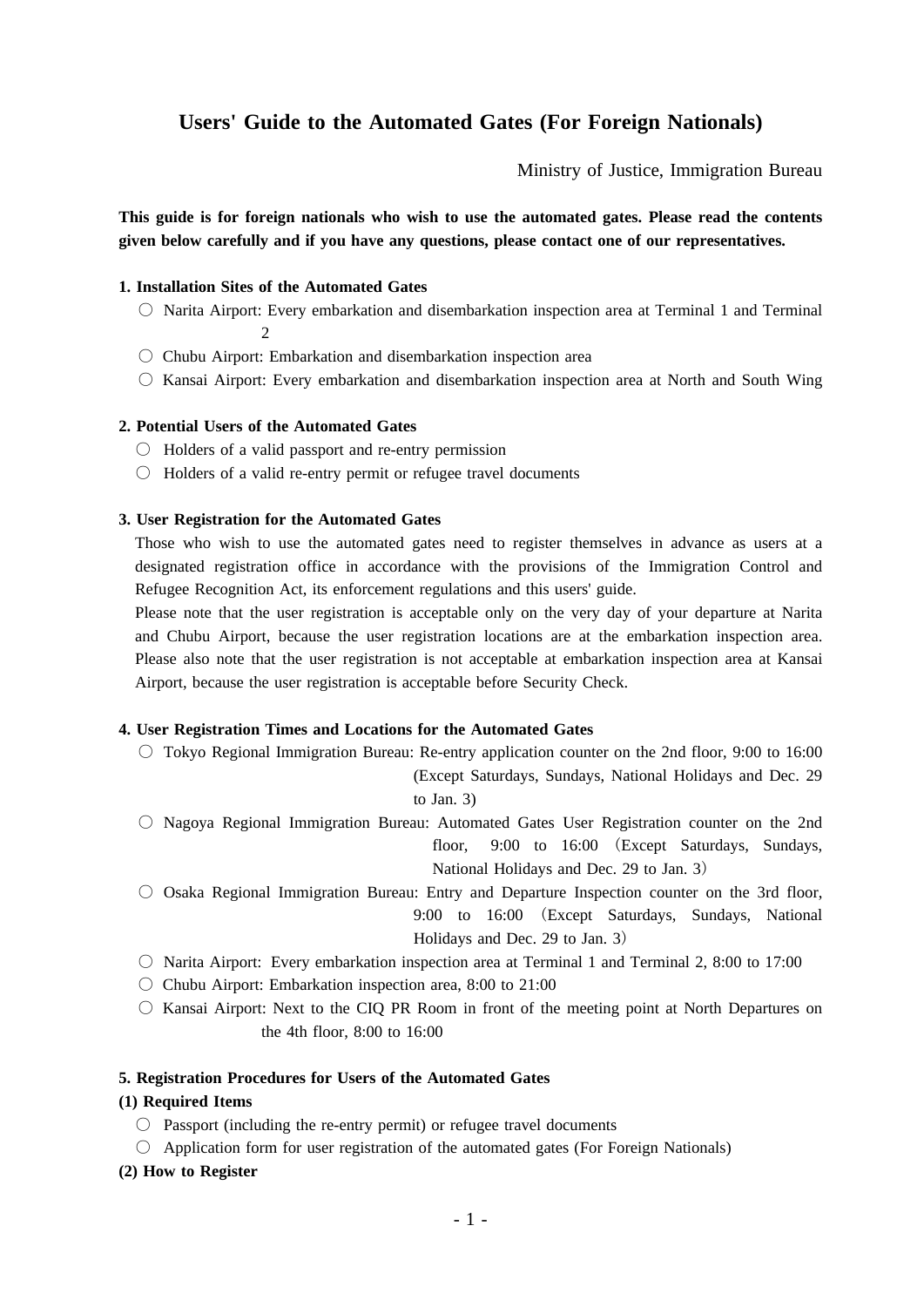- $\bigcirc$  Fill in the application form.
- After reading this users' guide carefully and having understood its contents, sign the application form to indicate your consent to the terms and conditions therein.
- Submit the application form and your passport (or refugee travel documents) to the registration office.
- Following the officer's instructions, provide the fingerprints of both hands (index fingers) and a facial photograph using the office's special equipment.
- $\circ$  After completing the registration, the officer will return your passport with a stamp that represents completion of the registration. For those who do not have a machine readable passport, a QR code sticker will be attached to the passport in addition to this stamp.

## **(3) Notification of Completion of Registration**

Due to procedural circumstances, you may not be able to complete your registration at the site where you apply. In that event, we will notify you of the results by mail at a later date. Those who receive notification may visit any of the registration counters listed on the notification at their convenience.

#### **6. Points to Consider Regarding User Registration for the Automated Gates**

○ **If your name is included on a family member's passport, you will not be eligible to register yourself as a user of the automated gates.**

When using the automated gates, the user will be recognized by his or her passport number. However, those who do not have their own passport and whose names are included on a family member's passport do not have an independent passport number and are not eligible for registration as a user of the automated gates. In the case of the holder of a passport including other people's names wishing to register, the passport holder will only be able to register when he or she uses the automated gates alone.

○ **In cases where you are physically unable to provide fingerprints for the fingers of both hands, you will not be allowed to register yourself as a user of the automated gates.**

When using the automated gates, the user's identification will be confirmed (authenticated) using the fingerprints of both hands. However, users who are unable to provide the fingerprints for one hand for reasons such as loss of all the fingers on one hand will not be allowed to register as it will not be possible to authenticate the user's ID in this case.

Users who are unable to provide the fingerprint of their index finger should provide the fingerprint of their middle finger, fourth finger, little finger or thumb in this order.

Users who are unable to provide fingerprints due to a temporary injury still need to be identified with the fingerprints of the same fingers as those provided during registration when using the automated gates. Please note this if you have provided fingerprints of fingers other than your index fingers.

○ **In some cases, children will not be able to register their fingerprints or be authenticated at the automated gates.**

Although there is no age restriction for using the automated gates, in some cases, children under 12 years old may not be able to register their fingerprints since their fingerprints are not permanent as yet. (Please note that even when children have registered, they may not be authenticated at the automated gates.)

○ **Those who cannot provide their fingerprints by themselves at the automated gates cannot use the gate.**

Due to the security problem, two or more people cannot go through the gates at the same time. Therefore, those who are unable to provide their fingerprints by themselves will not be able to use the gates.

 $\|\bigcirc\|$  Information including fingerprints provided during the registration will be treated as $\|$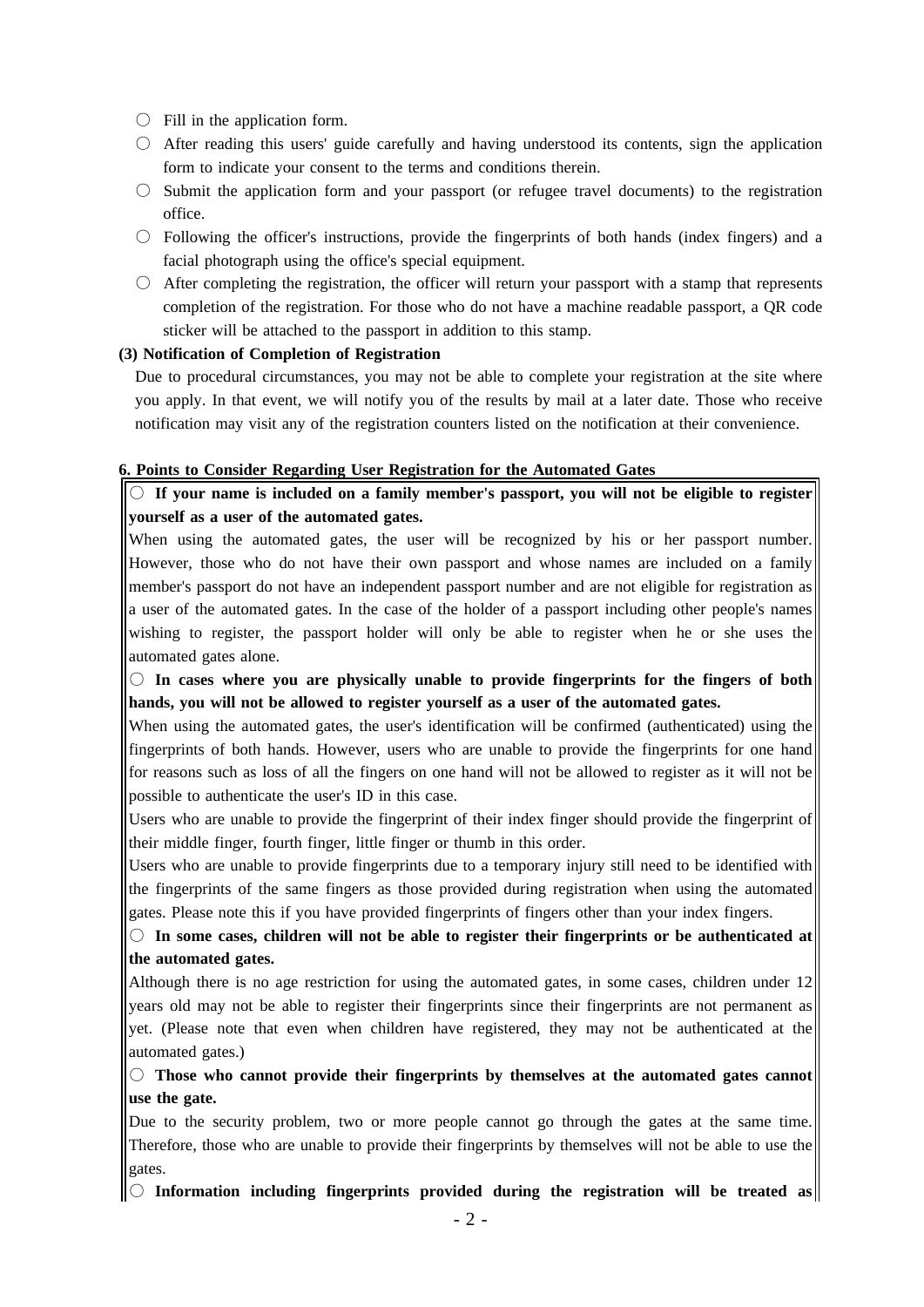**personal information regulated by the laws on protection of personal information held by the administrative organs, and under this law, the information will not be used or provided beyond the legally allowed scope.**

# **7. How to Use the Automated Gates**

# **(Upon embarkation)**

- $\circ$  In front of the automated gate, there is a passport and fingerprint scanning device. Firstly, open the ID information page of your passport (the page with your photograph attached) and hold it over the passport scanning device following the instructions which appear on the screen. (For holders of a non-machine readable passport, open the page with the QR code attached near the stamp that represents completion of the registration and hold it over the QR code scanning device.)
- $\circ$  Secondly, following the instructions which appear on the screen, hold the QR code on the re-entry permit sticker over the QR code scanning device.
- Then, following the instructions which appear on the screen, provide the fingerprints of the two fingers which you have registered by the fingerprint scanning device.
- After you have been authenticated, the official opens the gate. Please proceed and hand him or her your passport and completed RE card. At this time, if you need an authorized seal, please ask the official.
- The official returns your passport.

This concludes the embarkation procedure.

# **(When re-entering Japan)**

- $\circ$  In front of the automated gate, there is a passport, fingerprint and facial photograph scanning device. Firstly, open the ID information page of your passport (the page with your photograph attached) and hold it over the passport scanning device following the instructions which appear on the screen. (For holders of a non-machine readable passport, open the page with QR code attached near the stamp that represents completion of the registration and hold it over the QR code scanning device).
- $\circ$  Secondly, following the instructions which appear on the screen, hold the bar code on the RE card over the bar code scanning device.
- $\circ$  Then, following the instructions which appear on the screen, provide the fingerprints of the two fingers which you have registered by the fingerprint scanning device. In addition, your facial photograph will be taken, so please turn your head towards the camera.
- After you have been authenticated, the official opens the gate. Please proceed and hand him or her your passport and completed RE card. At this time, if you need an authorized seal, please ask the official.
- $\circ$  The official returns your passport.

This concludes the re-entry procedure.

※ At embarkation and disembarkation inspection areas at South Wing of Terminal 1 and South Gate of Terminal 2, Narita Airport, foreign nationals may only use the manned lane automated gates. (Unmanned box type automated gates are only for Japanese.)

# **8. Points to Consider When Using the Automated Gates**

 $\circ$  In the case of simply leaving Japan (without the intention of re-entering), you will not be able to use the automated gates. Please use the regular embarkation inspection booth.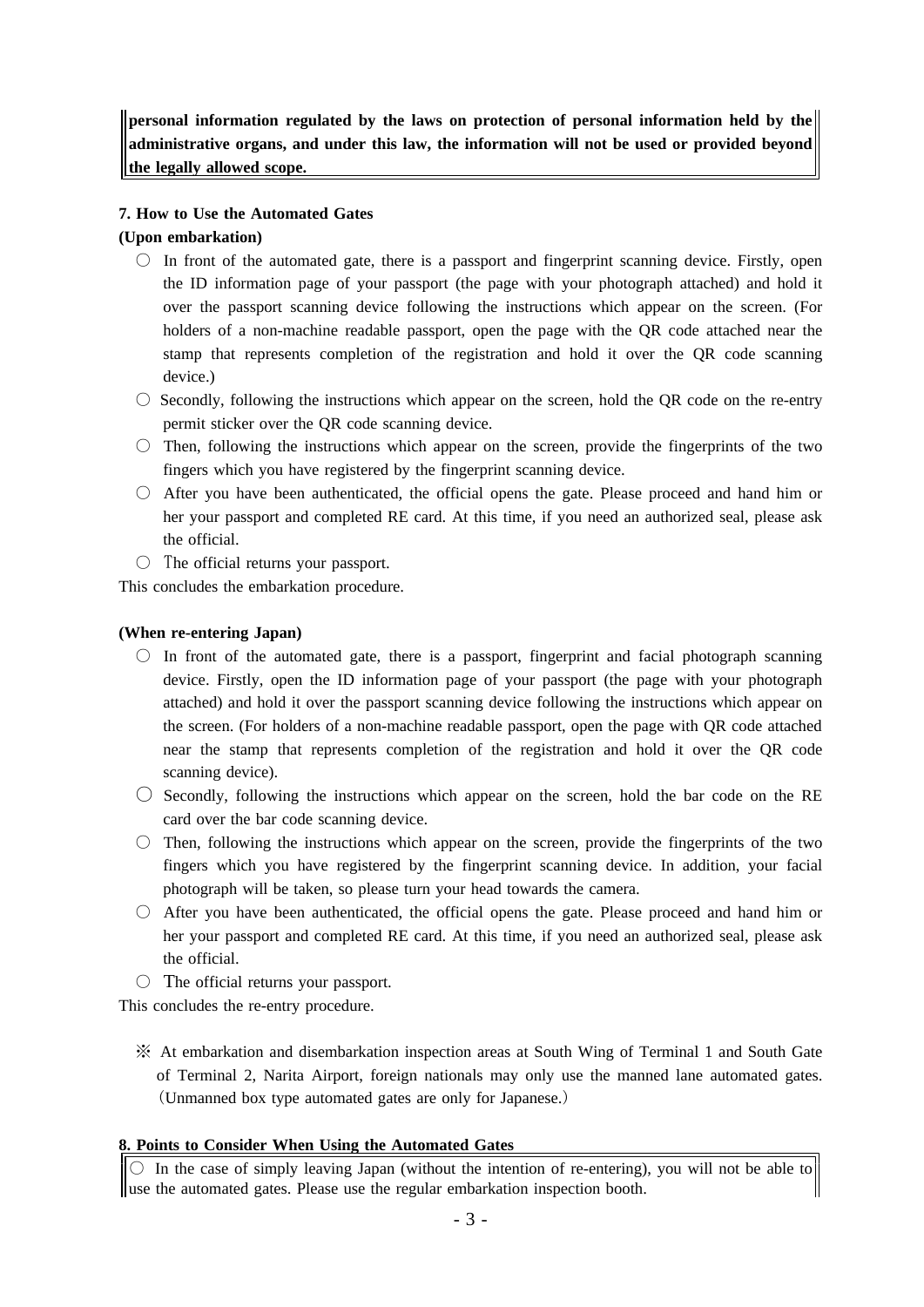$\| \circlearrowright$  When you use the automated gates, unless you so request, we will not stamp an authorized seal of embarkation/disembarkation in your passport. If you need a seal, ask the official to stamp it at this time.

 $\circ$  Since you cannot receive an authorized seal after using the automated gates, if you need a record of embarkation/disembarkation after that, you will need to place a request with the Ministry of Justice to disclose personal information (※). Please note this procedure requires a considerable length of time.

(※) Contact point (www.moj.go.jp/DISCLOSE/disclose05-05.html)

Section of Personal Information Protection, Secretarial Division, Minister's Secretariat, Ministry of Justice

Address: 1-1-1 Kasumigaseki Chiyoda-ku, Tokyo 100-8977

TEL: 03-3580-4111 (ext.2034)

Hours: 9:30-12:00, 13:00-17:00 (Except Saturdays, Sundays and National Holidays)

○ The time limit for user registration for the automated gates is one day before the expiration date of your passport or re-entry permission, whichever comes earlier.

Please note that the expiration date for the automated gates is stated inside the registration stamp stamped in your passport.

 $\circ$  If you wish to continue to use the automated gates in the following cases, you need to re-register yourself as a user of the automated gates.

- ・When you obtain a new passport.
- ・When you have received new re-entry permission.
- ・When you have used SINGLE re-entry permission.
- ・When you have extended the expiration date of your passport at a diplomatic mission in Japan, or when you have extended the expiration date of your re-entry permission at any of the Japanese diplomatic missions overseas.

(Attention) The re-entry permission which have extended at any of the Japanese diplomatic missions overseas would lose its validity when entering Japan. If you wish to go abroad again, you need to receive new re-entry permission.

・When holders of a valid re-entry permit have had their authorized seals transferred to a new re-entry permit for reasons such as a lack of blank visa pages for the re-entry permit.

## **9. Procedures to Delete Your Registration as a User of the Automated Gates**

 $\circ$  If you wish to delete your registration as a user of the automated gates, complete the application for cancellation of user registration and submit it to any of the locations listed in section 4. You can also mail the form. (In the case of mailing the form, write "Includes an application for deletion of user registration of the automated gates" in red ink and mail it to the address of the office where you registered.) Your registration and the fingerprint information you provided will be deleted.

[Mailing Address]

Tokyo Regional Immigration Bureau, Inspection Coordination Department

5-5-30 Konan, Minato-ku, Tokyo Pref. Post Code: 108-8255

Nagoya Regional Immigration Bureau, Employment Inspection Department, Inspection Coordination Team

5-18 Shoho-cho, Minato-ku, Nagoya-shi, Aichi Pref. Post Code: 455-8601

Osaka Regional Immigration Bureau, Inspection Coordination Department

1-29-53 Nanko Kita, Suminoe-ku, Osaka-shi, Osaka Pref. Post Code: 559-0034

Narita Airport District Immigration Office, Inspection Coordination Department

Narita Airport Terminal Building 2, 6F, 1-1 Furugome, Narita City, Chiba Pref. Post Code: 282-0004

Chubu Airport District Immigration Office, Inspection Coordination Department